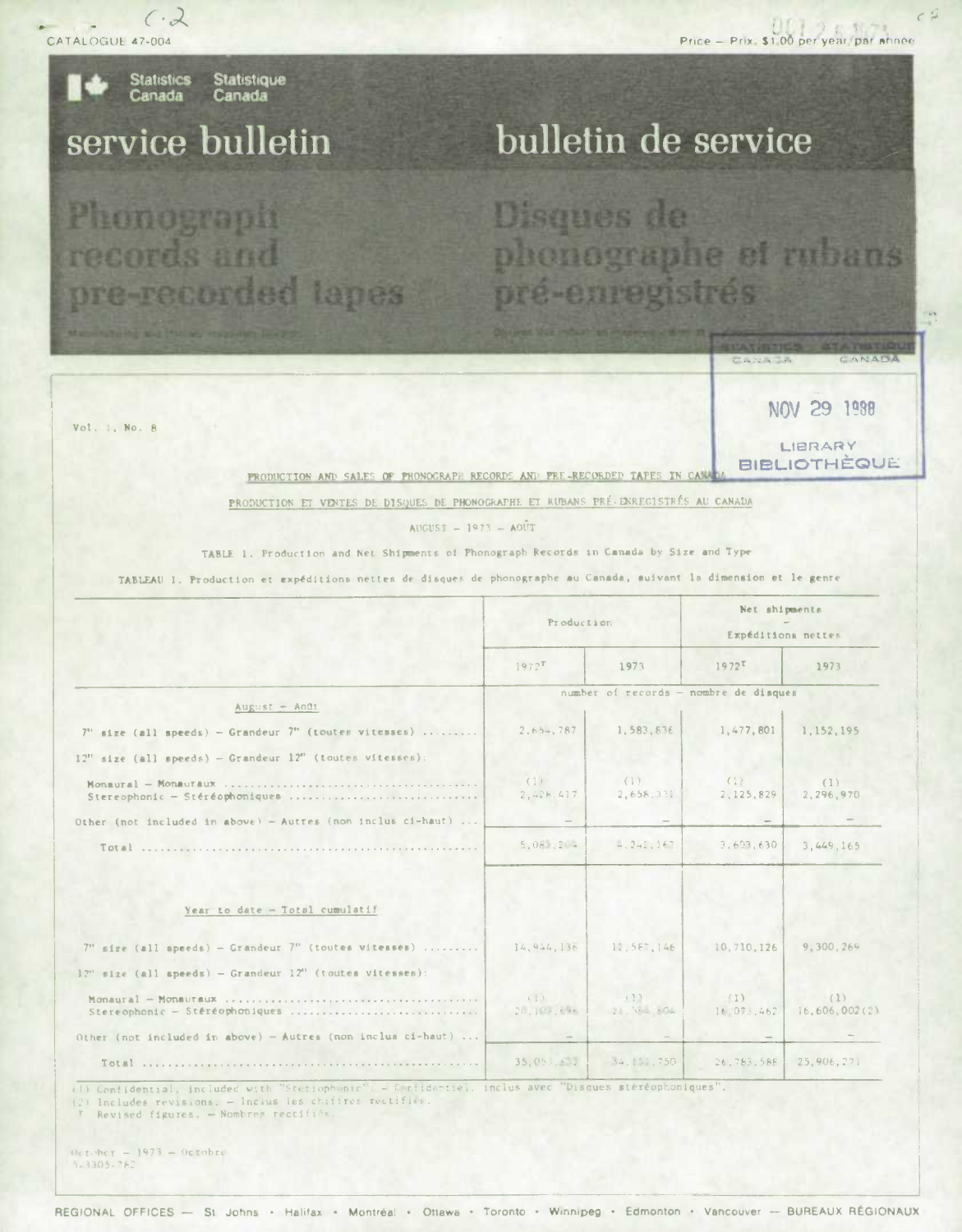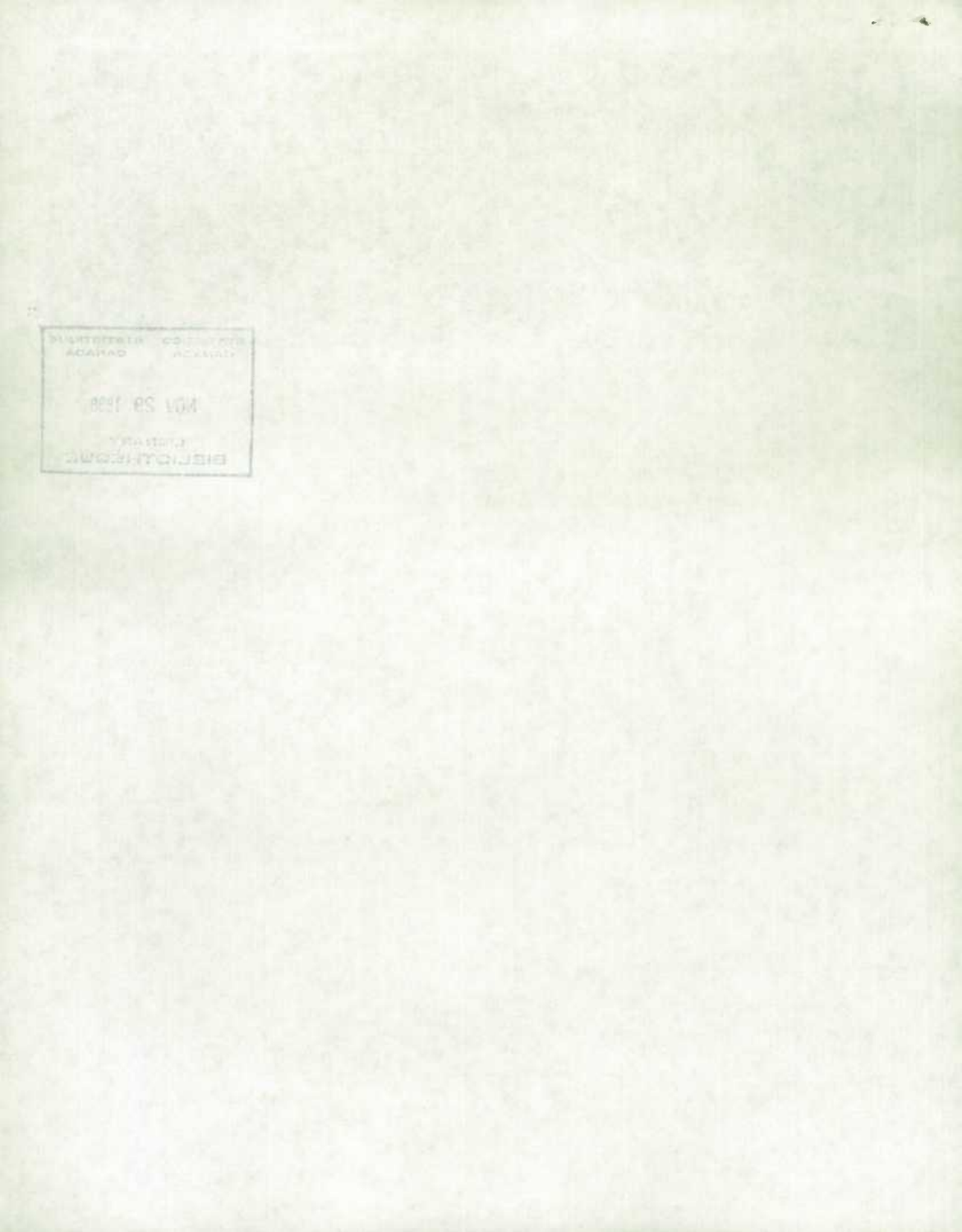tains 2. Sale of Hammore Chanograph Records in Canada by Areas, etc.

Net value of sales (distributor's net selling price) Valeur nette des ventes (prix de vente net du distributeur) 1972 1973 dollars August - Aont Atlantic provinces - Provinces de l'Atlantique .................................<br>Quebec and Eastern Ontario - Québec et l'est de l'Ontario ................... 373.012 180.704 1, 577, 475 1,314,329 1,936,165 . . . . . . . . . . . Ontario Lakehead Ontario, Manitoha and Saskatchewin - Tête des Grands Lacs de 295.816 226.187 321,683 398, 173 Alberta 519,164 706.926 4,760,169 5.005.638 Undistributed - Non-distribués: Record club sales(1) - Ventes des clubs de disques(1) .....................  $(3)$  $(3)$ 455,524 695,723 455.524 695.723 Year to date - Total cumulatif 2,094,482 1,334,714 Atlantic provinces - Province: de l'Atlantique ................................ 8,991,681 Quebec and Eastern Ontario - Québec et l'est de l'Ontario .................. 10,100,720 11,703,651 12,256,921 . . . . . . . . . . Ontario. Lakehead Ontario, Manitoba and Saskatchewan - Tête des Grands Lacs de 1,760,167 1,795,110 2,567,526 2,679,452 Alberta 4,653,073 4,103,327 31.220.834 32.819.990 Undistributed - Non-distribués: Record club sales(1) - Ventes des clubs de disques(1) ....................  $(3)$  $(3)$  $4.076.422^{T}$ 5,757,720  $4,07n,422$ 5,757,720

TANIEAU 2. Ventes de disques de phonographe pressés au Canada par région, etc.

Note Provinces de l'Atlantique: Terre-Neuve, Ile-du-Prince-Note: Atlantic provinces: Newfoundland, Prince Edward Island, Nova Scotia and New Brunswick. Quebec and Eastern Ontario: Includes the Ottawa<br>Valley and Eastern Ontario as far west as Québec et l'est de l'Ontario: Y compris la vallée de 'Outaouais et l'est de l'Ontario, à l'ouest jusqu'à Kingstor. Kingston. Ontario: Excludes Eastern Ontario, the Ottawa Ontario: Sauf l'est de l'Ontario, la vallée de l'Outaouais et la Tête des Grands Lacs, en Ontario. Valley and Lakehead Ontario, the Northwestern la partie nord-ouest de l'Ontario jusqu'à l'est de part of Ontario as far east as Thunder Bay. Thunder Bay

(1) Shown at estimated distributor's selling price. - Valeurs fondées sur une évaluation des prix de vente des distributeurs, (2) Shown at actual net billing price. - Valeurs fondées sur les prix réels nets facturés.<br>(3) Confidential, included with "Custom sales". - Confidentiel, inclus avec "Ventes sur commande spéciale".

r Revised figures. - Nombres rectifiés.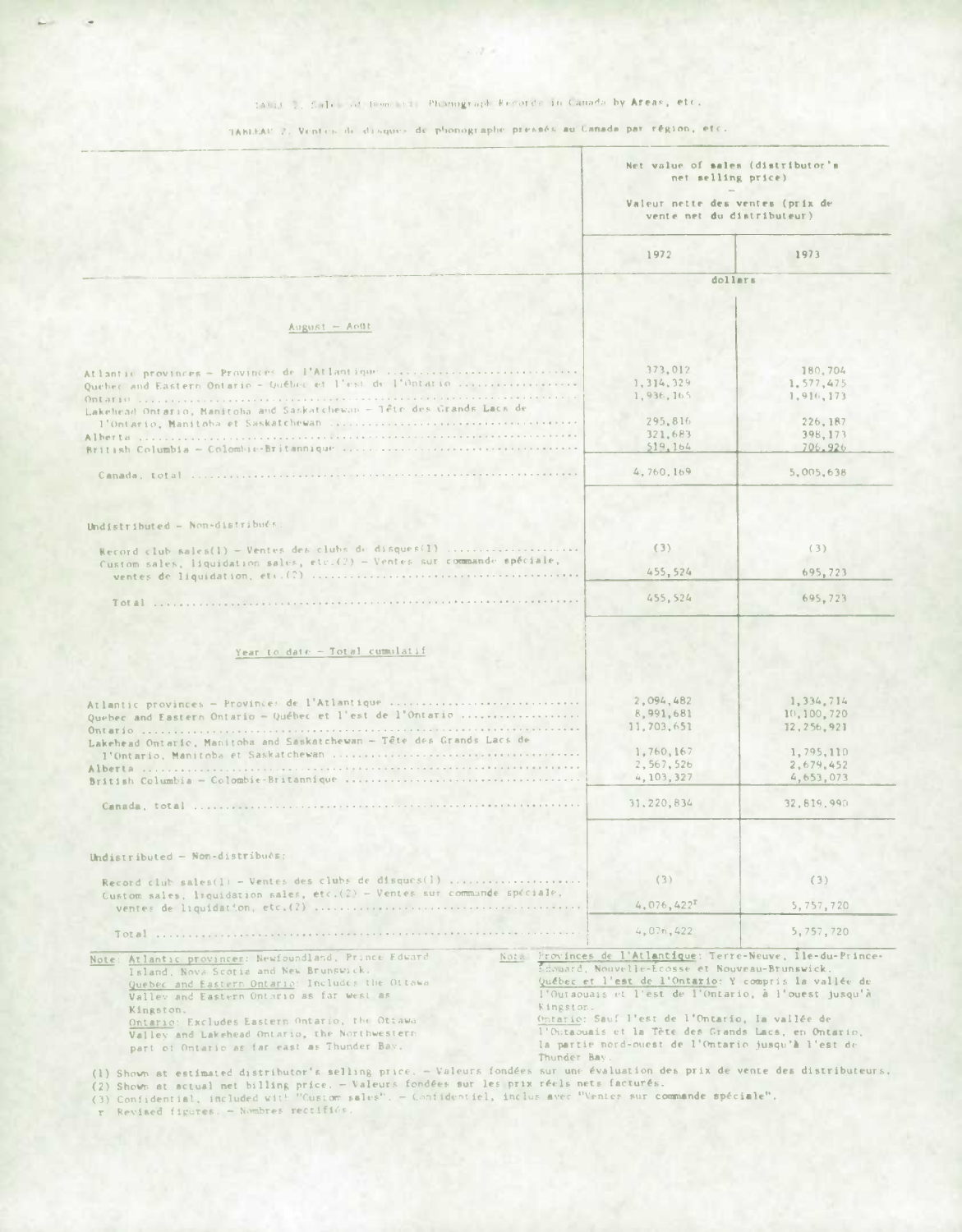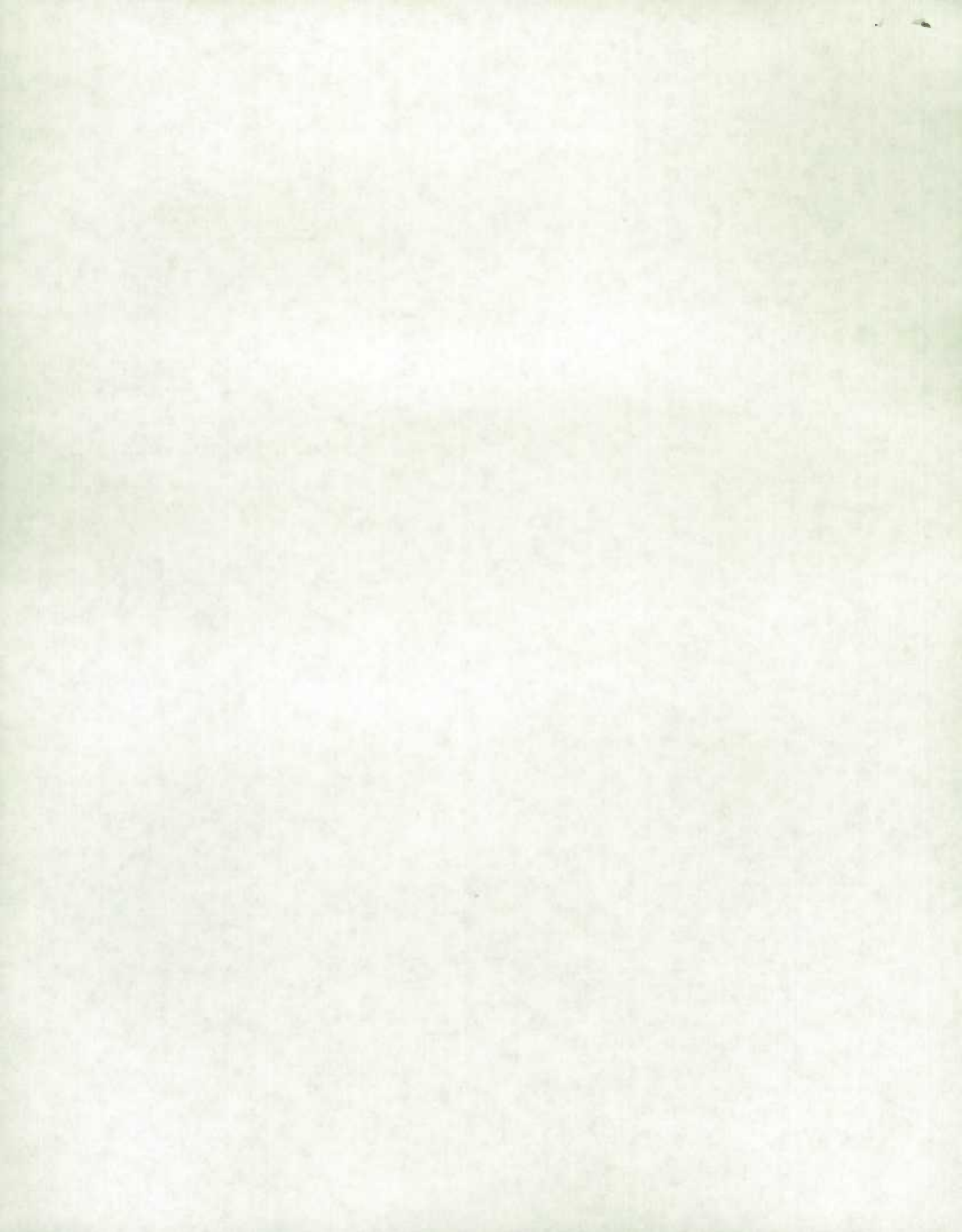#### TABLE 3. Sales of Pre-recorded Tapes in Canada by Areas, etc.

|                                                                                                                                                                                                         |                                                                                                                                                                                                                                       | Net value of sales (distributor's<br>net selling price).       |  |  |  |
|---------------------------------------------------------------------------------------------------------------------------------------------------------------------------------------------------------|---------------------------------------------------------------------------------------------------------------------------------------------------------------------------------------------------------------------------------------|----------------------------------------------------------------|--|--|--|
|                                                                                                                                                                                                         |                                                                                                                                                                                                                                       | Valcur nette des ventes (piïx de<br>vente net du distributeur) |  |  |  |
|                                                                                                                                                                                                         | 1972                                                                                                                                                                                                                                  | 197.1                                                          |  |  |  |
|                                                                                                                                                                                                         |                                                                                                                                                                                                                                       | dollars                                                        |  |  |  |
| August - Août                                                                                                                                                                                           |                                                                                                                                                                                                                                       |                                                                |  |  |  |
|                                                                                                                                                                                                         |                                                                                                                                                                                                                                       |                                                                |  |  |  |
|                                                                                                                                                                                                         |                                                                                                                                                                                                                                       |                                                                |  |  |  |
| Atlantic provinces - Provinces de l'Atlantique<br>Quebec and Eastern Ontario - Québec et l'est de l'Ontario                                                                                             | 104,701<br>347,821                                                                                                                                                                                                                    | 85.106<br>531,011                                              |  |  |  |
|                                                                                                                                                                                                         | 984.207                                                                                                                                                                                                                               | 776, 941                                                       |  |  |  |
| Lakehead Ontario, Manitoba and Saskatchewan - Tête des Grands Lacs de                                                                                                                                   | 79.794                                                                                                                                                                                                                                | 107, 501                                                       |  |  |  |
|                                                                                                                                                                                                         | 171,027                                                                                                                                                                                                                               | 263,139                                                        |  |  |  |
|                                                                                                                                                                                                         | 202,200                                                                                                                                                                                                                               | 253,821                                                        |  |  |  |
|                                                                                                                                                                                                         | 1.889,75*                                                                                                                                                                                                                             | 2,017,579                                                      |  |  |  |
|                                                                                                                                                                                                         |                                                                                                                                                                                                                                       |                                                                |  |  |  |
|                                                                                                                                                                                                         |                                                                                                                                                                                                                                       |                                                                |  |  |  |
| Undistributed - Non-distribués:                                                                                                                                                                         |                                                                                                                                                                                                                                       |                                                                |  |  |  |
| Record club sales(1) - Ventes des clubs de disques(1)                                                                                                                                                   | (3)                                                                                                                                                                                                                                   | (3)                                                            |  |  |  |
| Custom sales, liquidation sales, etc. $(2)$ - Ventes sur commande speciale,                                                                                                                             | 182, 774                                                                                                                                                                                                                              | 470.529                                                        |  |  |  |
|                                                                                                                                                                                                         | 182,774                                                                                                                                                                                                                               | 470.529                                                        |  |  |  |
|                                                                                                                                                                                                         |                                                                                                                                                                                                                                       |                                                                |  |  |  |
| Year to date - Total cumulatif                                                                                                                                                                          |                                                                                                                                                                                                                                       |                                                                |  |  |  |
|                                                                                                                                                                                                         |                                                                                                                                                                                                                                       |                                                                |  |  |  |
| Atlantic provinces - Provinces de l'Atlantique                                                                                                                                                          | 687,539                                                                                                                                                                                                                               | 642,700                                                        |  |  |  |
| Quebec and Eastern Ontario - Québec et l'est de l'Ontario                                                                                                                                               | 2,254.324                                                                                                                                                                                                                             | 3,246,575                                                      |  |  |  |
| Lakehead Ontario, Manitoba and Saskatchewan - Tête des Grands Lacs de                                                                                                                                   | 5,770,227                                                                                                                                                                                                                             | 6,408,319                                                      |  |  |  |
|                                                                                                                                                                                                         | 729,281                                                                                                                                                                                                                               | 942.442                                                        |  |  |  |
|                                                                                                                                                                                                         | 1,387.551                                                                                                                                                                                                                             | 1,783,934                                                      |  |  |  |
|                                                                                                                                                                                                         | 1.534.732                                                                                                                                                                                                                             | 1.837.385                                                      |  |  |  |
|                                                                                                                                                                                                         | 12.363.654                                                                                                                                                                                                                            | 14,861,352                                                     |  |  |  |
|                                                                                                                                                                                                         |                                                                                                                                                                                                                                       |                                                                |  |  |  |
| Undistributed $-$ Non-distribués:                                                                                                                                                                       |                                                                                                                                                                                                                                       |                                                                |  |  |  |
|                                                                                                                                                                                                         |                                                                                                                                                                                                                                       |                                                                |  |  |  |
| Record club sales $(1)$ - Ventes des clubs de disques $(1)$<br>Custom sales, liquidation sales, etc. $(2)$ - Ventes sur commande spécials,                                                              | (3)                                                                                                                                                                                                                                   | (3)                                                            |  |  |  |
|                                                                                                                                                                                                         | 1.541.827                                                                                                                                                                                                                             | 3,591,516                                                      |  |  |  |
| Total concernances conservatives and concernative conservative conservatives                                                                                                                            | 1.541.827                                                                                                                                                                                                                             | 3.591.516                                                      |  |  |  |
| Note: Atlantic provinces: Newfoundland, Prince Edward<br>Nota<br>Island, Nova Scotis and New Brunswick.<br>Quebec and Eastern Ontario: Includes the Ottawa<br>Valley and Eastern Ontario as far west as | Provinces de l'Atlantique: Terre-Neuve, Île-du-Prince-<br>Édouard. Nouvelle-Écosse et Nouveau-Brunswick,<br>Québec et l'est de l'Ontario: Y compris la vallée de<br>l'Outaouair et l'est de l'Ontario, à l'ouest jusqu'à<br>Kingston. |                                                                |  |  |  |
| Kingston.<br>Ontario: Excludes Eastern Ontario, the Ottawa                                                                                                                                              | Ontario: Sauf l'est de l'Ontario, la vallée de                                                                                                                                                                                        |                                                                |  |  |  |
| Valley and Lakehead Ontario, the Northwestern                                                                                                                                                           | l'Outaquais et la Tête des Grands Lacs en Ontario.                                                                                                                                                                                    |                                                                |  |  |  |
| Part of Ontario as far east as Thunder Bay.                                                                                                                                                             |                                                                                                                                                                                                                                       | la partia nord-ouest de l'Ontario jusqu'à l'est de             |  |  |  |

TABLEAU 3. Ventes de rubans pré-enregistrés au Canada par récion, etc.

Thunder Bay.<br>(1) Shown at estimated distributor's selling price. - Valeurs fondées sur une évaluation des prix de vente des distributeurs.<br>(2) Shown at actual net billing price. - Valeurs fondées sur les prix réels nets fa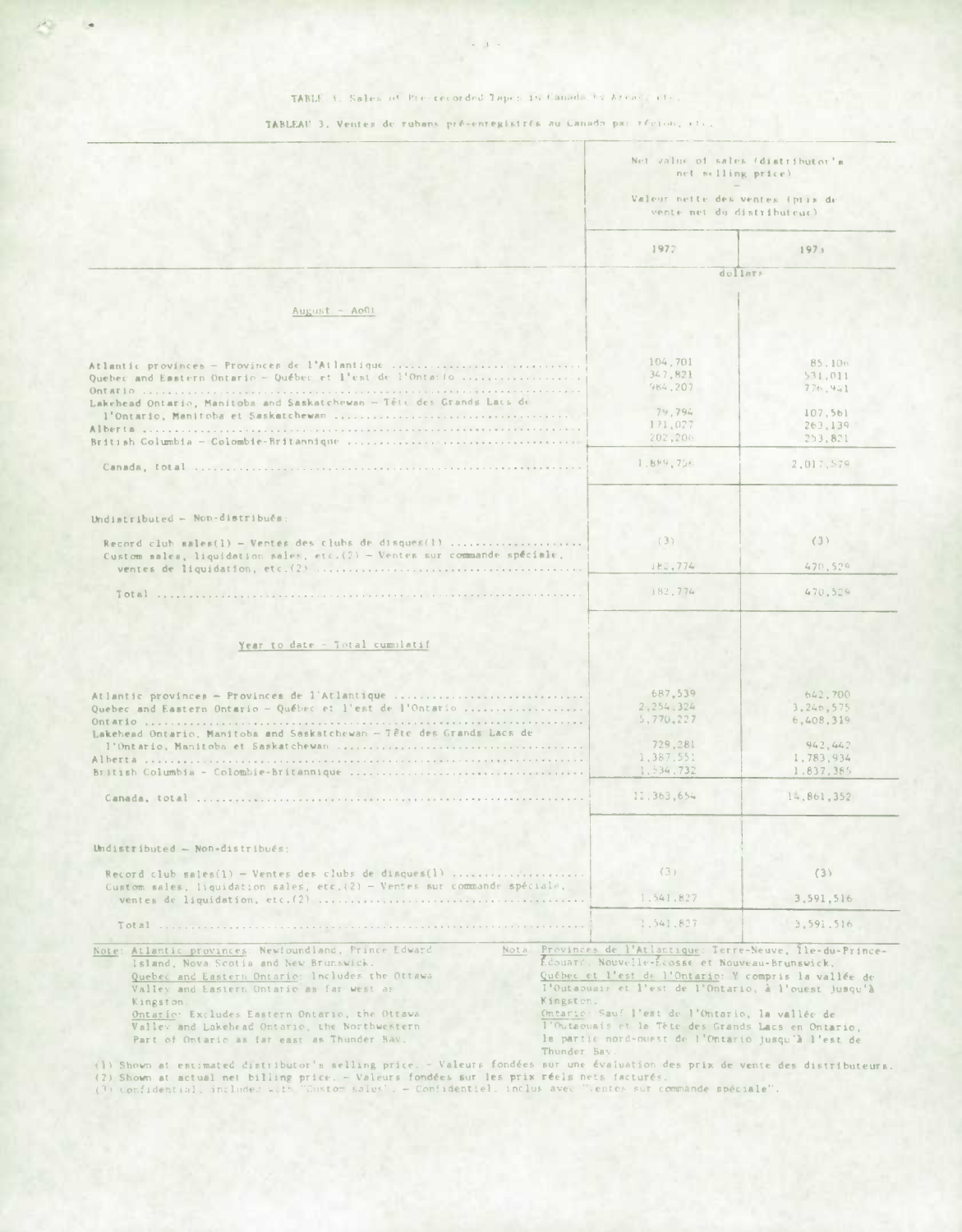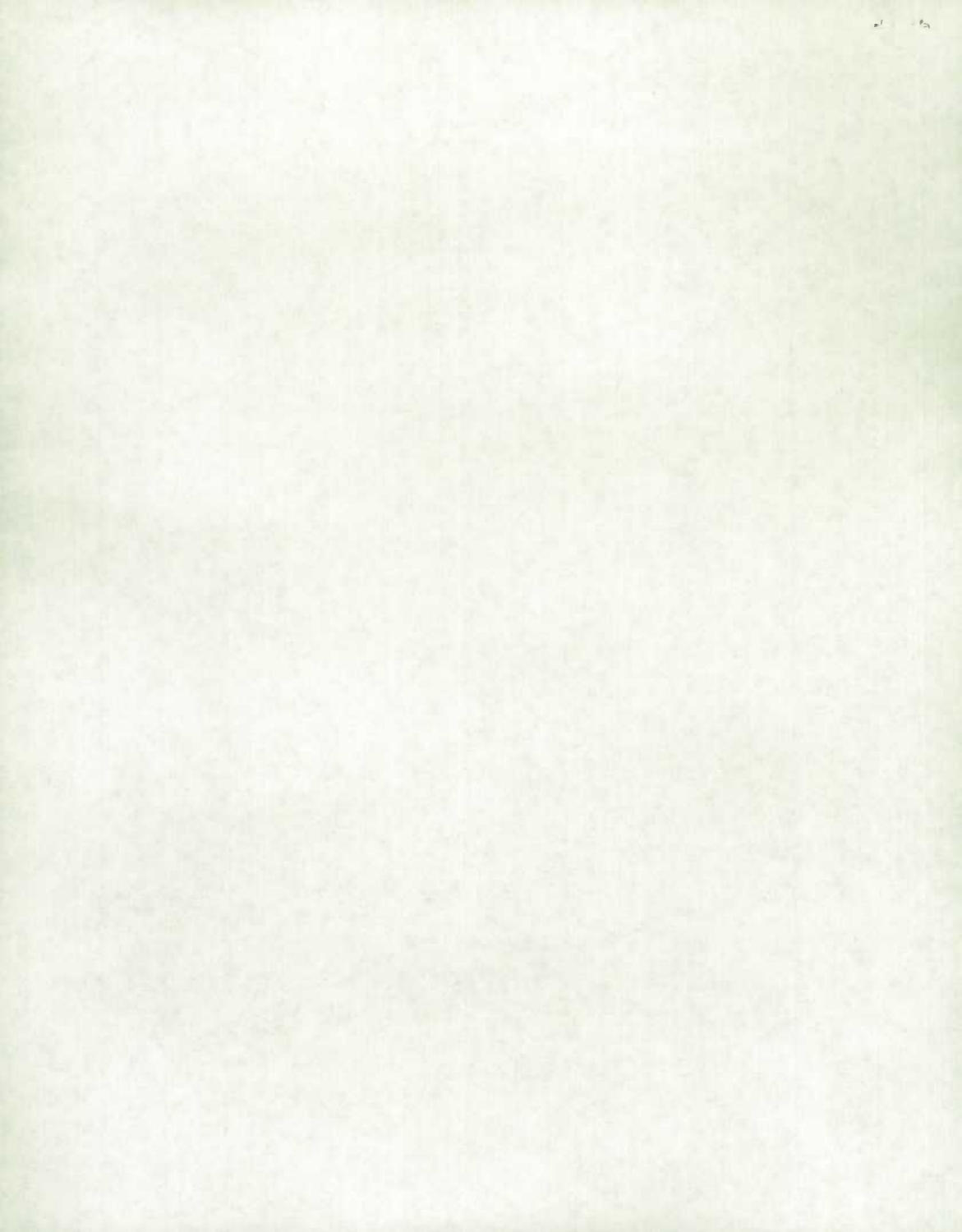### TABLE 4, Production and Net Shipments of Pre-recorded Tapes.

#### TABLEAU 4. Production of expéditions nettes de rubans pré-enregistrés

|                                                                                                                                                                                                                                                                                                                                                                                                                                                                                                                                                                                                                                                                                                                                       | Production                                                                                                                                                                                                                                                                                                                                                                                                                                                                                                                                                                                                                                                                                                                                                                          |             | Net shipments<br>Expéditions nettes |           |  |
|---------------------------------------------------------------------------------------------------------------------------------------------------------------------------------------------------------------------------------------------------------------------------------------------------------------------------------------------------------------------------------------------------------------------------------------------------------------------------------------------------------------------------------------------------------------------------------------------------------------------------------------------------------------------------------------------------------------------------------------|-------------------------------------------------------------------------------------------------------------------------------------------------------------------------------------------------------------------------------------------------------------------------------------------------------------------------------------------------------------------------------------------------------------------------------------------------------------------------------------------------------------------------------------------------------------------------------------------------------------------------------------------------------------------------------------------------------------------------------------------------------------------------------------|-------------|-------------------------------------|-----------|--|
|                                                                                                                                                                                                                                                                                                                                                                                                                                                                                                                                                                                                                                                                                                                                       | 1971                                                                                                                                                                                                                                                                                                                                                                                                                                                                                                                                                                                                                                                                                                                                                                                | 1973        | $1972$ <sup>T</sup>                 | 1973      |  |
|                                                                                                                                                                                                                                                                                                                                                                                                                                                                                                                                                                                                                                                                                                                                       |                                                                                                                                                                                                                                                                                                                                                                                                                                                                                                                                                                                                                                                                                                                                                                                     |             | number of units - nombre d'unités   |           |  |
| August - Août                                                                                                                                                                                                                                                                                                                                                                                                                                                                                                                                                                                                                                                                                                                         |                                                                                                                                                                                                                                                                                                                                                                                                                                                                                                                                                                                                                                                                                                                                                                                     |             |                                     |           |  |
| Cartridges - 8 track - Cartouches - 8 pistes                                                                                                                                                                                                                                                                                                                                                                                                                                                                                                                                                                                                                                                                                          | 562,776                                                                                                                                                                                                                                                                                                                                                                                                                                                                                                                                                                                                                                                                                                                                                                             | 784, 744    | 468,893                             | 526, 246  |  |
| Cattridges - 4 track - Cartouches - 4 pistes                                                                                                                                                                                                                                                                                                                                                                                                                                                                                                                                                                                                                                                                                          |                                                                                                                                                                                                                                                                                                                                                                                                                                                                                                                                                                                                                                                                                                                                                                                     |             |                                     |           |  |
|                                                                                                                                                                                                                                                                                                                                                                                                                                                                                                                                                                                                                                                                                                                                       | 101,968                                                                                                                                                                                                                                                                                                                                                                                                                                                                                                                                                                                                                                                                                                                                                                             | 132,611     | 90, 227                             | 79, 341   |  |
| Reel to reel - Bobine à bobine                                                                                                                                                                                                                                                                                                                                                                                                                                                                                                                                                                                                                                                                                                        |                                                                                                                                                                                                                                                                                                                                                                                                                                                                                                                                                                                                                                                                                                                                                                                     |             |                                     |           |  |
|                                                                                                                                                                                                                                                                                                                                                                                                                                                                                                                                                                                                                                                                                                                                       |                                                                                                                                                                                                                                                                                                                                                                                                                                                                                                                                                                                                                                                                                                                                                                                     |             |                                     |           |  |
| Total suppresentations are accessories and consequently access to                                                                                                                                                                                                                                                                                                                                                                                                                                                                                                                                                                                                                                                                     | nb4.744                                                                                                                                                                                                                                                                                                                                                                                                                                                                                                                                                                                                                                                                                                                                                                             | 917, 355    | 559,120                             |           |  |
| Year to date - Total cumulatii                                                                                                                                                                                                                                                                                                                                                                                                                                                                                                                                                                                                                                                                                                        |                                                                                                                                                                                                                                                                                                                                                                                                                                                                                                                                                                                                                                                                                                                                                                                     |             |                                     |           |  |
| $Cartrtdges - 8 track - Cartouches - 8 pixels $                                                                                                                                                                                                                                                                                                                                                                                                                                                                                                                                                                                                                                                                                       | 3,924,639                                                                                                                                                                                                                                                                                                                                                                                                                                                                                                                                                                                                                                                                                                                                                                           | 5, 594, 203 | 3,071,926                           | 4,210,767 |  |
| Cartridges - $\omega$ track - Cartouches - $\omega$ pistes                                                                                                                                                                                                                                                                                                                                                                                                                                                                                                                                                                                                                                                                            |                                                                                                                                                                                                                                                                                                                                                                                                                                                                                                                                                                                                                                                                                                                                                                                     |             |                                     |           |  |
|                                                                                                                                                                                                                                                                                                                                                                                                                                                                                                                                                                                                                                                                                                                                       | 947,854                                                                                                                                                                                                                                                                                                                                                                                                                                                                                                                                                                                                                                                                                                                                                                             | 1,014,331   | 679,059                             | 704.777   |  |
|                                                                                                                                                                                                                                                                                                                                                                                                                                                                                                                                                                                                                                                                                                                                       | $\boldsymbol{\times}$                                                                                                                                                                                                                                                                                                                                                                                                                                                                                                                                                                                                                                                                                                                                                               |             | $\mathbf x$                         | $\propto$ |  |
|                                                                                                                                                                                                                                                                                                                                                                                                                                                                                                                                                                                                                                                                                                                                       |                                                                                                                                                                                                                                                                                                                                                                                                                                                                                                                                                                                                                                                                                                                                                                                     |             | $\chi$                              | $\chi$    |  |
| Total accessoristic contractive contractive contractive contractive                                                                                                                                                                                                                                                                                                                                                                                                                                                                                                                                                                                                                                                                   |                                                                                                                                                                                                                                                                                                                                                                                                                                                                                                                                                                                                                                                                                                                                                                                     |             | 3,752,559                           |           |  |
| Net value of sales means gross sales less re-<br>Note:<br>turns and exchanges.<br>Distributors net selling price is that price<br>which the distributor invoices the dealer or<br>retailer (i.e. the wholesale price to retailers<br>net of sales taxes, excise duties and taxes, out-<br>ward transportation charges, sales discounts and<br>allowances).<br>Net shipments mean gross shipments less returns<br>and exchanges. Inter-company reporting duplica-<br>tion has been eliminated. Net shipments DO NOT<br>INCLUDE shipments to "Radio Station" and "Re-<br>viewer's Samples", "Promotional Records and Pro-<br>motional Pre-recorded tapes" and "Transcriptions<br>Records".<br>$r$ Revised figures. - Nombres rectifies. | Valeur nette des ventes veut dire ventes brutes moins<br>Nota:<br>les retours et les échanges.<br>Prix net de vente des distributeurs veut dire prix fac-<br>turé par le distributeur ou au détaillant (prix de gros<br>au détaillant, sans les taxes de vente, les droits et<br>taxes d'accise, les frais d'enlèvement, les escomptes<br>et bonifications sur les ventes).<br>Expéditions nettes veut dire expéditions brutes moins<br>les retouts et les échanges. La répétition par les<br>succursales d'une même société a été éliminée. Les ex-<br>péditions nettes NE COMPRENNENT PAS les expéditions<br>aux postes de radio, anx critiques et expéditions de<br>disques et de rubans pre-enregistrés pour fins publici-<br>taires et expéditions à d'autres firmes "V.T.R.". |             |                                     |           |  |
| x Confidential to meet secrecy requirements of the Statistics Act. - Confidential en vertu des dispositions de la Loi sur la<br>statistique relatives au secret.                                                                                                                                                                                                                                                                                                                                                                                                                                                                                                                                                                      |                                                                                                                                                                                                                                                                                                                                                                                                                                                                                                                                                                                                                                                                                                                                                                                     |             |                                     |           |  |

NATIONAL LIBRARY OF CANADA